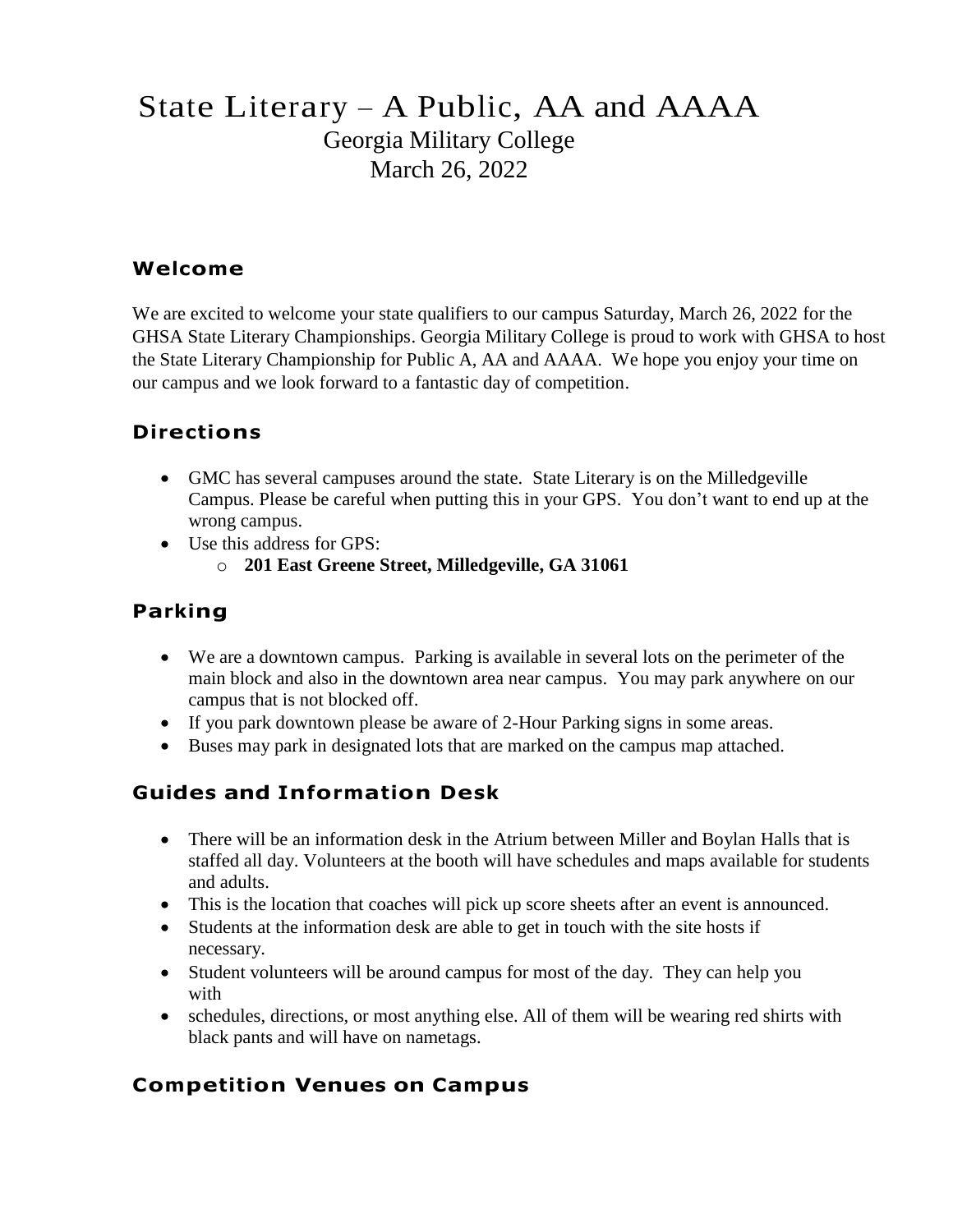- We are using 5 buildings on campus to host all events. Please see the attached campus map to find your competition location. Locations and room numbers are indicated on the schedule. If in doubt please find a guide or call 478-456-8024 or 478-396-3272 and we will get you where you need to be.
- All buildings will open at 8:30 so feel free to arrive early to get acquainted with the campus and your venues.

## **Schedule**

- The schedule for the day is attached for each classification.
- We color coded different events to (hopefully) make it easy to read.
- If you have students in multiple events and there is a conflict between events, please let us know and we will make sure your students are placed in the events to avoid conflict and have enough time to move from one event to the other
- Please let GHSA know if you are a region coordinator and a first-place winner from your region is unable to attend. GHSA needs this information by Wednesday before day of competition.

# **Food Options**

- The college canteen will be fully stocked and open all day for competition. We know that going out to eat or picking up food adds another level of stress to coaches and kids. The Bulldog Canteen has chicken sandwiches, chicken fingers, pizza, salads, fruit, chips, candy, fountain drinks, bottled drinks and other snacks. The canteen accepts all forms of payment (Cash, Credit, and Debit).
- Since we are a downtown campus, the food choices nearby are mostly local restaurants that are dine-in. There are several fast food options on Hwy 441 but it will take you about 15 minutes to get to that area and you may not have time.
- You can have food delivered if you would like and the atrium area has tables available for you to use. There is also outdoor seating under umbrellas if the weather is nice.

### **Awards and Announcements**

- Awards will be announced in the Atrium between Miller and Boylan Halls. All classifications will be awarded in this area and placements for individual events will be announced as they are finalized.
- Points for teams will be posted throughout the day in Atrium as well. Team champions will be awarded at the end of the day
- Champions should have their picture taken behind the large GHSA sign before leaving. You may appear on the GHSA website!

Please let us know if you have any questions. Mark Weaver and Jenny Morris are your site hosts and can be reached at 478-456-8024 or 478-396-3272. We look forward to have you and your students on campus!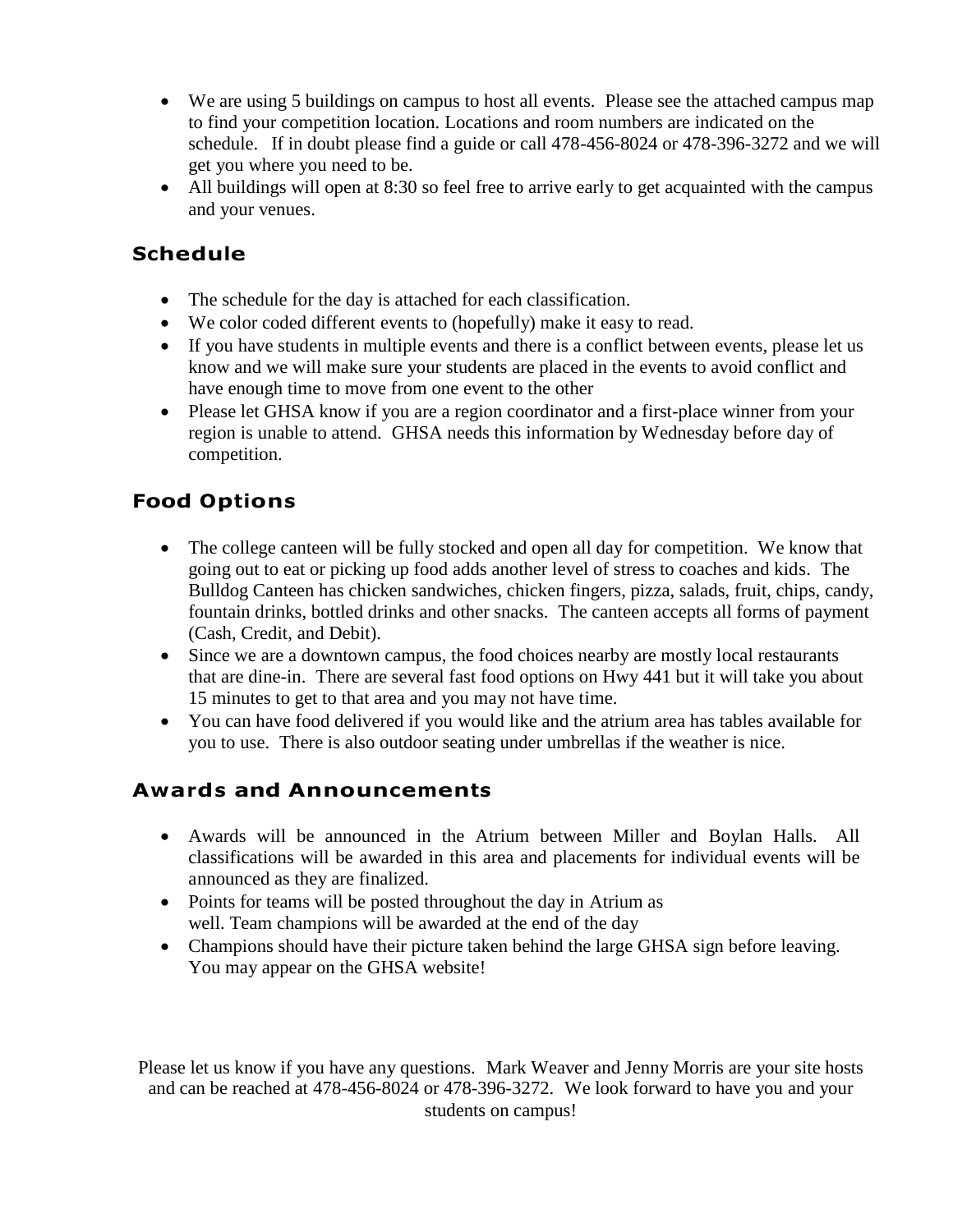# **State Literary A Public - Schedule**

| <b>Division</b> | Event                                                       | <b>Building</b>           | Room                 | <b>Time</b>     |
|-----------------|-------------------------------------------------------------|---------------------------|----------------------|-----------------|
| ALL             | Announcements, Awards, Information Desk                     | Boylan Hall - Miller Hall | Atrium               | All Day         |
| ALL             | Canteen                                                     | <b>Boylan Hall</b>        | Room 199             | All Day         |
| <b>ALL</b>      | Hospitality - Coaches, Judges, Chaperones                   | <b>Boylan Hall</b>        | Bulldog Room - 160   | All Day         |
| <b>Division</b> | Event                                                       | <b>Building</b>           | Room                 | <b>Time</b>     |
| 1A Public       | <b>Boys Solo</b>                                            | The Old Capital Building  | Legislative Chamber  | $9:30 - 11:00$  |
| 1A Public       | <b>Girls Solo</b>                                           | The Old Capital Building  | Legislative Chamber  | $11:15 - 12:45$ |
| 1A Public       | <b>Girls Trio</b>                                           | The Old Capital Building  | Legislative Chamber  | $1:00 - 2:30$   |
| 1A Public       | <b>Boys Quartet</b>                                         | The Old Capital Building  | Legislative Chamber  | $2:45 - 4:15$   |
| 1A Public       | <b>Music Warmups</b>                                        | The Old Capital Building  | Rooms 115, 117, 118  | All Day         |
| 1A Public       | <b>Oral Presentation Dramatic</b>                           | <b>Usery Hall</b>         | Room 228 (2nd Floor) | $9:30 - 11:00$  |
| 1A Public       | <b>Oral Presentation Humorous</b>                           | <b>Usery Hall</b>         | <b>Room 228</b>      | $11:15 - 12:45$ |
| 1A Public       | <b>Oral Presentation Duo</b>                                | <b>Usery Hall</b>         | Room 228             | $1:00 - 2:30$   |
| 1A Public       | <b>Extemporaneous Speaking Prep (Domestic)</b>              | <b>Boylan Hall</b>        | Room 172             | $9:30 - 11:00$  |
| 1A Public       | <b>Extemporaneous Speaking Presentation (Domestic)</b>      | <b>Boylan Hall</b>        | Room 174             | $10:00 - 11:30$ |
| 1A Public       | <b>Extemporaneous Speaking Prep (International)</b>         | <b>Boylan Hall</b>        | Room 172             | $11:45 - 1:15$  |
| 1 A Public      | <b>Extemporaneous Speaking Presentation (International)</b> | <b>Boylan Hall</b>        | Room 174             | $12:15 - 1:45$  |
| 1A Public       | <b>Essay All Types</b>                                      | <b>Usery Room 333</b>     | Room 333 (3rd Floor) | 9:30 - 10:30    |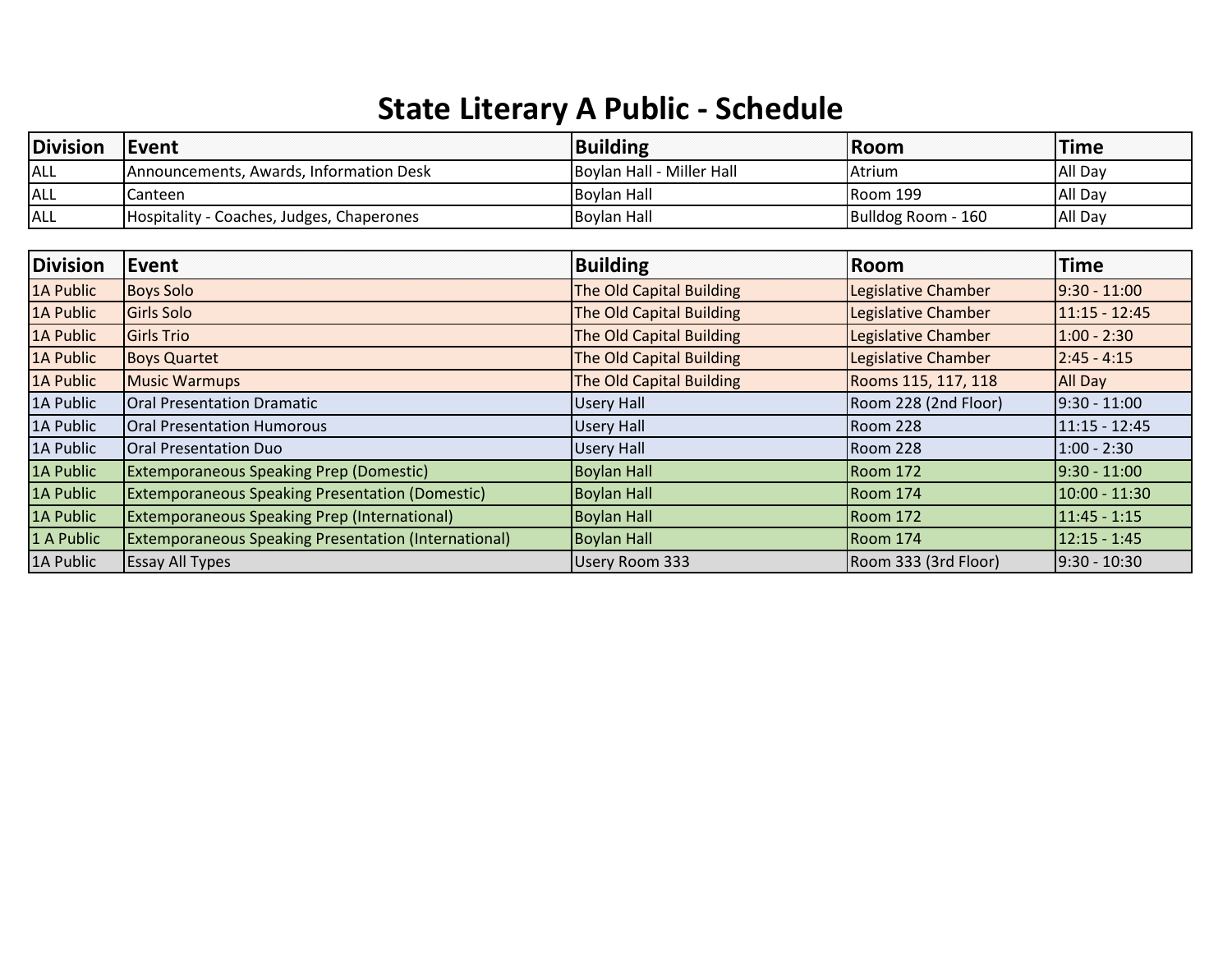# **State Literary AAAA - Schedule**

| <b>Division</b> | Event                                     | Building                  | <b>IRoom</b>       | <b>Time</b> |
|-----------------|-------------------------------------------|---------------------------|--------------------|-------------|
| <b>ALL</b>      | Announcements, Awards, Information Desk   | Boylan Hall - Miller Hall | <b>IAtrium</b>     | All Day     |
| <b>ALL</b>      | ICanteen                                  | <b>IBovlan Hall</b>       | <b>IRoom 199</b>   | All Day     |
| <b>ALL</b>      | Hospitality - Coaches, Judges, Chaperones | Boylan Hall               | Bulldog Room - 160 | All Day     |

| <b>Division</b> | Event                                                       | <b>Building</b>            | Room                          | <b>Time</b>     |
|-----------------|-------------------------------------------------------------|----------------------------|-------------------------------|-----------------|
| <b>AAAA</b>     | <b>Boys Solo</b>                                            | <b>Boylan Hall</b>         | Goldstein Center Stage        | $9:30 - 11:00$  |
| <b>AAAA</b>     | Girls Solo                                                  | <b>Boylan Hall</b>         | Goldstein Center Stage        | $11:15 - 12:45$ |
| <b>AAAA</b>     | <b>Girls Trio</b>                                           | <b>Boylan Hall</b>         | <b>Goldstein Center Stage</b> | $1:00 - 2:30$   |
| <b>AAAA</b>     | <b>Boys Quartet</b>                                         | <b>Boylan Hall</b>         | Goldstein Center Stage        | $2:45 - 4:15$   |
| <b>AAAA</b>     | <b>Music Warmups</b>                                        | <b>Miller Hall</b>         | Rooms 215, 218, 220, 223      | <b>All Day</b>  |
| <b>AAAA</b>     | <b>Oral Presentation Dramatic</b>                           | Miller Hall                | G13                           | $9:30 - 11:00$  |
| <b>AAAA</b>     | <b>Oral Presentation Humorous</b>                           | Miller Hall                | G13                           | 11:15 - 12:45   |
| <b>AAAA</b>     | <b>Oral Presentation Duo</b>                                | Miller Hall                | G13                           | $1:00 - 2:30$   |
| <b>AAAA</b>     | <b>Extemporaneous Speaking Prep (Domestic)</b>              | <b>Boylan Hall</b>         | Room 176                      | 9:30 - 11:00    |
| <b>AAAA</b>     | <b>Extemporaneous Speaking Presentation (Domestic)</b>      | <b>Boylan Hall</b>         | Room 180                      | 10:00 - 11:30   |
| <b>AAAA</b>     | <b>Extemporaneous Speaking Prep (International)</b>         | <b>Boylan Hall</b>         | Room 176                      | 11:45 - 1:15    |
| <b>AAAA</b>     | <b>Extemporaneous Speaking Presentation (International)</b> | <b>Boylan Hall</b>         | Room 180                      | $12:15 - 1:45$  |
| <b>AAAA</b>     | <b>Essay All Types</b>                                      | <b>Sibley Cone Library</b> | Main Floor                    | $9:30 - 10:30$  |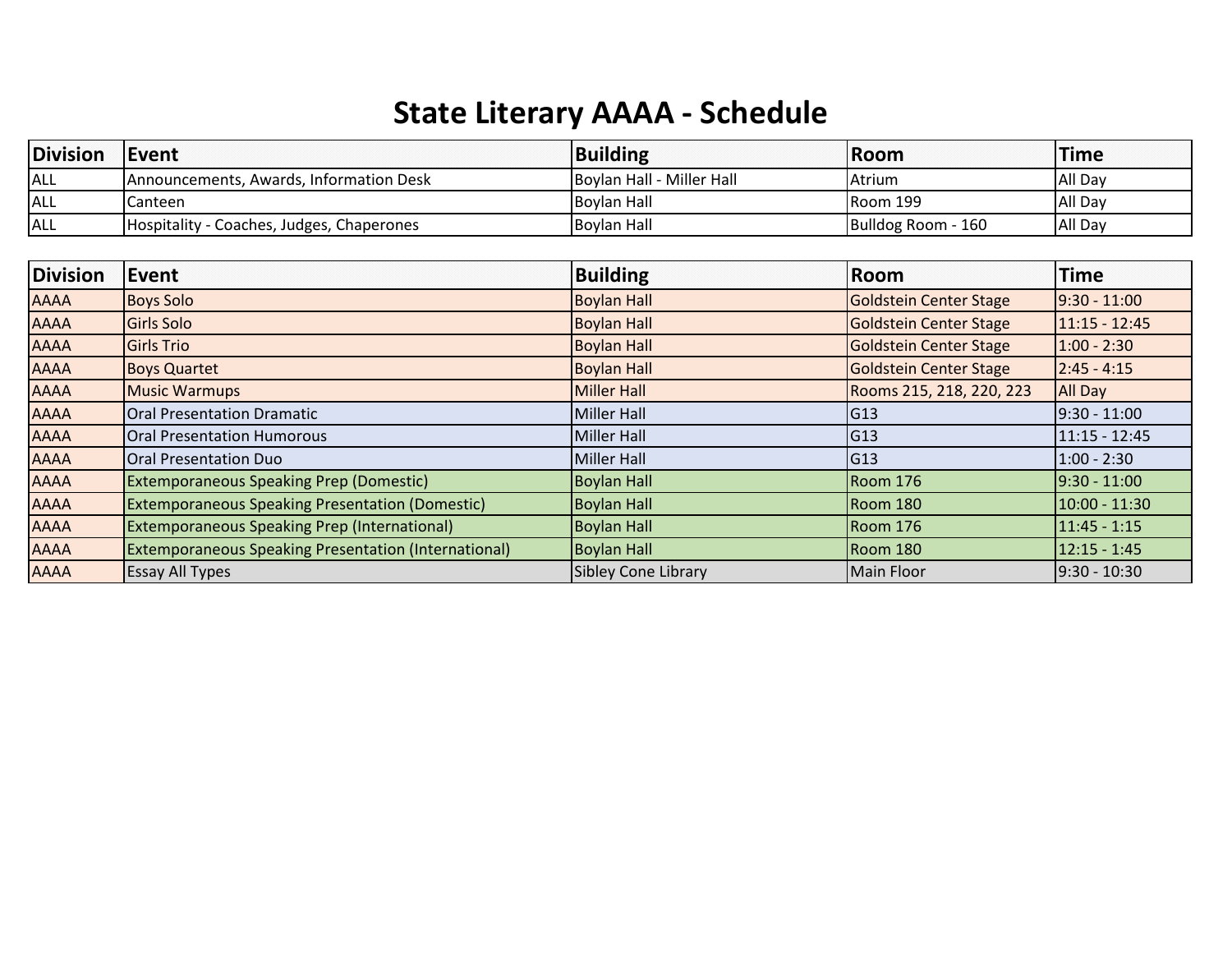# **State Literary AA - Schedule**

| Division | Event                                           | Building                  | <b>Room</b>        | <b>Time</b> |
|----------|-------------------------------------------------|---------------------------|--------------------|-------------|
| ALL      | <b>IAnnouncements, Awards, Information Desk</b> | Boylan Hall - Miller Hall | l Atrium           | All Day     |
| ALL      | ICanteen                                        | <b>Boylan Hall</b>        | IRoom 199          | All Day     |
| ALL      | Hospitality - Coaches, Judges, Chaperones       | <b>Boylan Hall</b>        | Bulldog Room - 160 | All Day     |

| <b>Division</b> | Event                                                       | <b>Building</b>                   | Room                      | <b>Time</b>     |
|-----------------|-------------------------------------------------------------|-----------------------------------|---------------------------|-----------------|
| AA              | <b>Boys Solo</b>                                            | <b>GMC Annex</b>                  | <b>Bulldog Café Stage</b> | $9:30 - 11:00$  |
| AA              | Girls Solo                                                  | <b>GMC Annex</b>                  | <b>Bulldog Café Stage</b> | $11:15 - 12:45$ |
| <b>AA</b>       | <b>Girls Trio</b>                                           | <b>GMC Annex</b>                  | <b>Bulldog Café Stage</b> | $1:00 - 2:30$   |
| <b>AA</b>       | <b>Boys Quartet</b>                                         | <b>GMC Annex</b>                  | <b>Bulldog Café Stage</b> | $2:45 - 4:15$   |
|                 |                                                             |                                   | Rooms 313, 308, 309, 337, |                 |
| <b>AA</b>       | <b>Music Warmups</b>                                        | Jenkins Hall (Connected to Annex) | 338, 339                  | <b>All Day</b>  |
| AA              | <b>Oral Presentation Dramatic</b>                           | Jenkins Hall Recreation Room      | <b>Room 326</b>           | $9:30 - 11:00$  |
| AA              | <b>Oral Presentation Humorous</b>                           | Jenkins Hall Recreation Room      | Room 326                  | 11:15 - 12:45   |
| AA              | Oral Presentation Duo                                       | Jenkins Hall Recreation Room      | Room 326                  | $1:00 - 2:30$   |
| AA              | <b>Extemporaneous Speaking Prep (Domestic)</b>              | <b>GMC Annex</b>                  | <b>Room 220</b>           | $9:30 - 11:00$  |
| AA              | <b>Extemporaneous Speaking Presentation (Domestic)</b>      | <b>GMC Annex</b>                  | IRoom 213                 | 10:00 - 11:30   |
| <b>AA</b>       | <b>Extemporaneous Speaking Prep (International)</b>         | <b>GMC Annex</b>                  | <b>Room 220</b>           | $11:45 - 1:15$  |
| AA              | <b>Extemporaneous Speaking Presentation (International)</b> | <b>GMC Annex</b>                  | <b>Room 213</b>           | $12:15 - 1:45$  |
| AA              | <b>Essay All Types</b>                                      | <b>Sibley Cone Library</b>        | Main Floor                | $9:30 - 10:30$  |